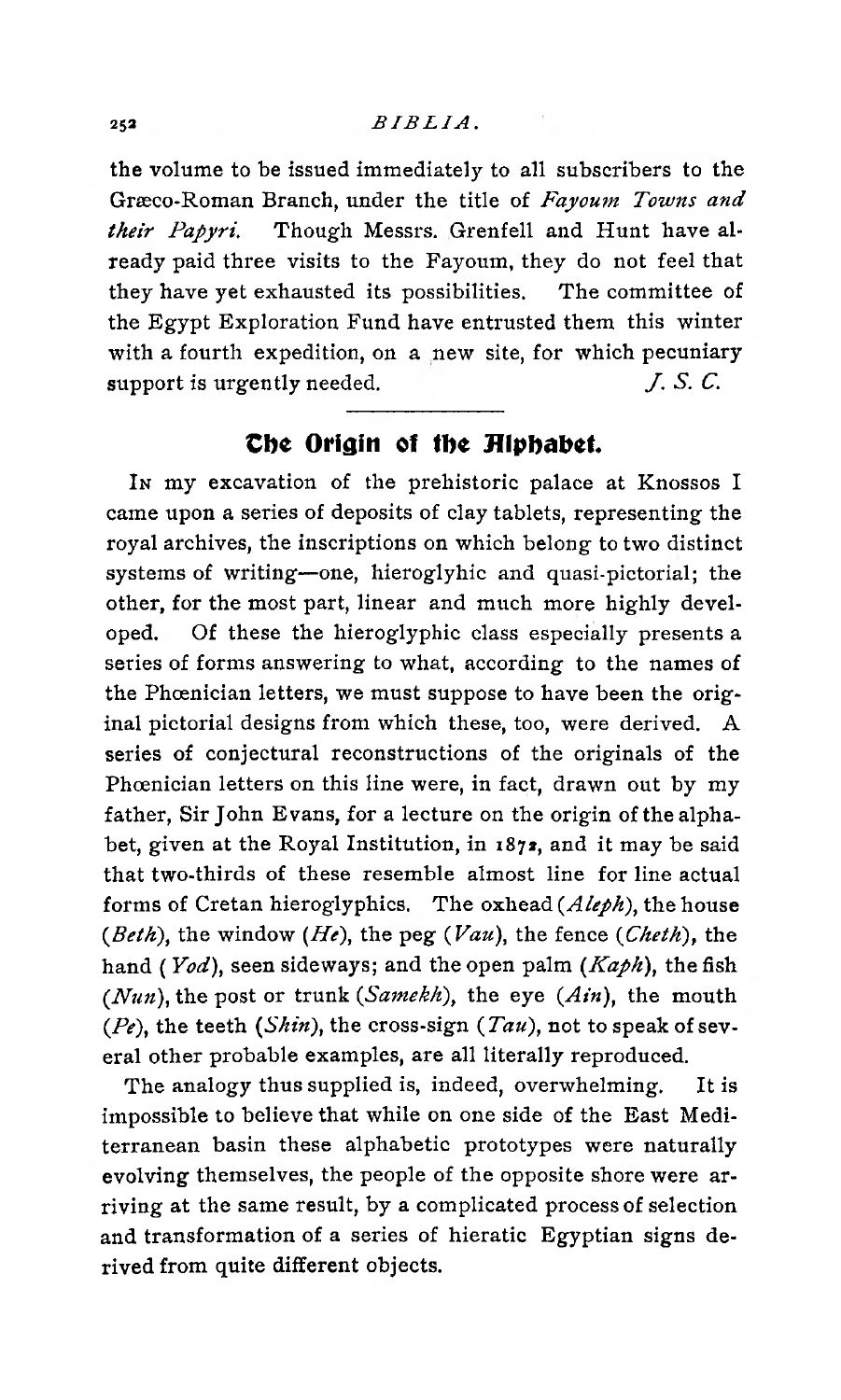The analogy with the Cretan hieroglyphic form certainly weighs strongly in favor of the simple and natural explanation of the origin of the Phoenician letters, which was held from the time of Gesenius onwards, and was only disturbed by the extremely ingenious, though over-elaborate, theory of De Rougé.

Whether, however, the Phoenician letters, or rather their pictorial originals, were actually selected from the Cretan characters is a different question, and on this I wished to express myself more guardedly. The correspondences are, indeed, so striking that they certainly seem to point to, at least, a generic connection, though one form at least, the camel's head and neck (*Gimel*), must have been adopted on Syrian soil.

What I ventured to suggest at the Bradford meeting was that the points of community might be ultimately explained by the powerful settlement of the Ægean island peoples on the coast of Canaan, represented by the Philistines and the abiding name of Palestine. The biblical traditions, which gave part of them, at least, the name of Kerethim or Cretans, have been recently confirmed by an important piece of Egyptian evidence going far to show that Kaphtor, whence they traditionally came, is the same as the insular realm of the Kefts, the chief representatives of Mycenæan culture on Eighteenth Dynasty monuments. The prolonged sojourn of the Caphtorim or Philistines, in their new home, would itself explain the absorption of local elements among the hieroglyphic forms that they had originally brought over. We know that they shortly lost their indigenous speech and became Semitized.

On the walls of the tomb of Rekhmara, the Governor of Thebes under Thothmes III.— in the first half, that is, of the fifteenth century B. C.— the Keft chieftains are seen bearing precious vases, and ingots, and golden oxheads as tributary gifts to Pharaoh. It is of great interest in relation to the chronology of the clay archives of Knossos that on several of the tablets, with linear inscriptions— in this case, no doubt, containing inventories of the royal treasure— there appear, beside the written record, pictorial representations of vases, ingots, and oxheads, precisely similar to those of the Egyptian